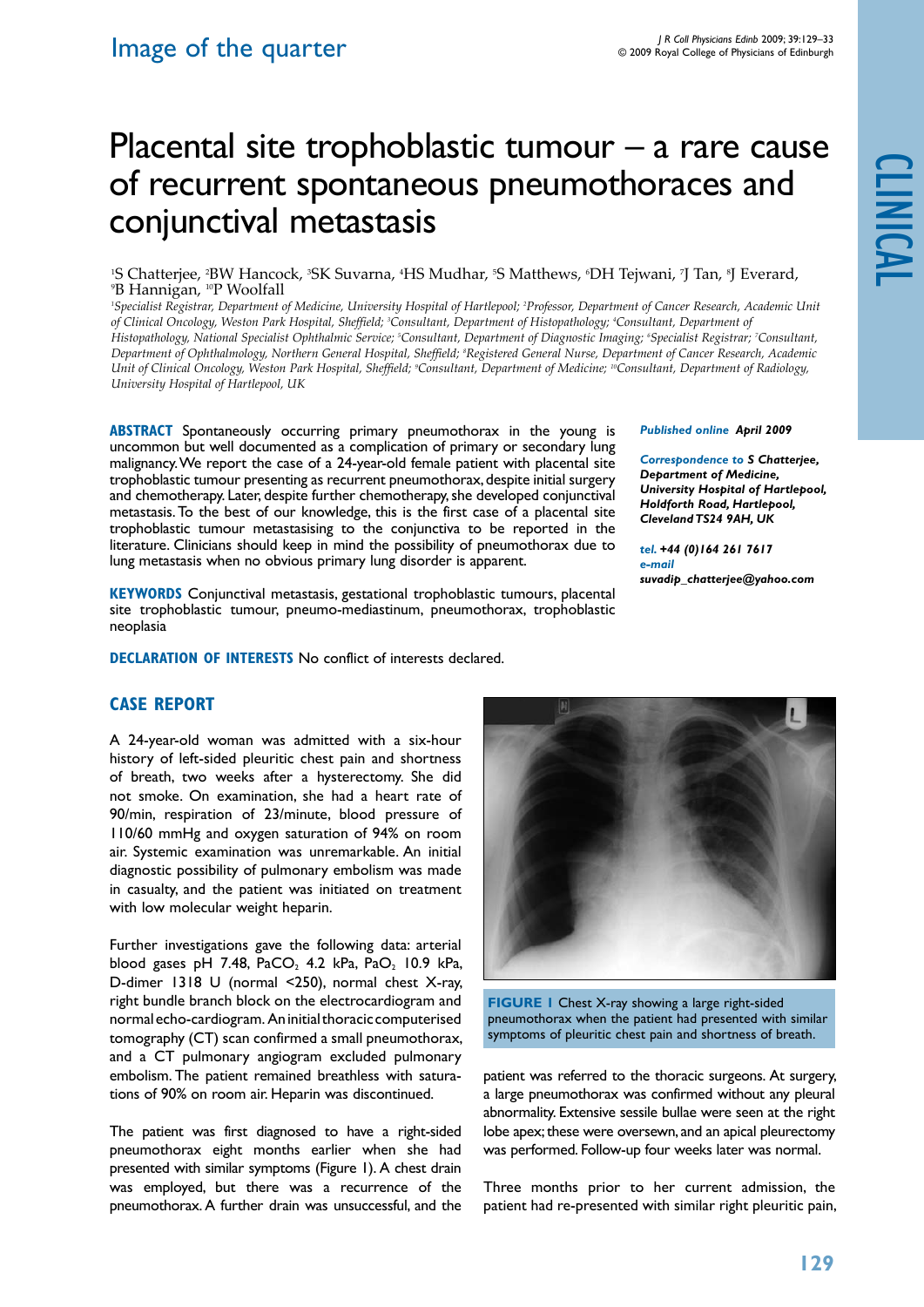



cough and dyspnoea and was found to have a small right basal pneumothorax. This was her second admission to hospital with a pneumothorax. Serial chest X-rays during this admission did not demonstrate any increase in size of the pneumothorax or worsening of her symptoms, and she was managed conservatively. Two weeks later in clinic it was noticed that the pneumothorax was still persisting, although her symptoms were stable. Further options of thoracic surgery or another trial of chest drain insertion were discussed. The patient was not keen on either, and a further clinic appointment was made which she failed to attend, being then lost to thoracic/ medical follow-up.

The patient's medical history was complicated (see Figure 2). She had her first child by a Caesarean section in 1998 and her second in 2002 by normal delivery. Eighteen months prior to her current medical admission, she was referred to hospital for abdominal pain and per vaginal bleeding to exclude a suspected ectopic pregnancy. At that time she was found to have raised beta human chorionic gonadotrophin  $(B \text{ hCG})$  at 69 international units (IU)/litre (normal <2 IU/litre). Histological examination of the evacuate from the uterus showed only blood. However, the patient was noted to have a persistently raised  $\beta$  hCG level subsequently, prompting diagnostic laparoscopy and curettage which did not show any evidence of conception or neoplasia.

As her  $\beta$  hCG levels remained elevated, the patient was registered with the regional trophoblastic tumour screening unit where her  $\beta$  hCG levels were monitored. Serial abdominal ultrasound and CT scans were all normal. She was initiated on chemotherapy with methotrexate, dactinomycin and etoposide, but her  $\beta$  hCG levels continued to rise. A positron emission

tomography (PET) scan was normal. Review opinion raised the possibility of placental site trophoblastic tumour (PSTT). The patient then underwent a hysterectomy two weeks prior to her third admission in an attempt to make a definite diagnosis of trophoblastic tumour, but no neoplasia was found in the myometrial, endometrial or cervical tissues.

The cause of the patient's dyspnoea and pleuritic chest pain remained elusive until the opportunity arose for the admitting team to consult with the regional trophoblastic screening centre. The possibility of an association of these recurrent pneumothoraces secondary to occult metastasis of the PSTT was considered. This concern was also shared by the specialists at the referral centre.

A high-resolution chest CT (Figure 3) showed the development of multiple small nodules of variable size, the largest measuring 8 mm. New focal cystic change, probably secondary to focally dilated bronchi, had developed. One such cyst contained a nodule within its wall. In addition, there were enlarged mediastinal nodes within the aorto-pulmonary window and pre-tracheal space. There was also a localised pneumo-mediastinum anterior to the heart and a small right pleural effusion. The patient was referred to the thoracic surgical centre for open lung biopsy.

The histology (Figure 4) showed lung parenchyma with grey-cream nodular areas measuring up to 4 mm in diameter, and revealed nodular and fibrotic lung tissue with unremarkable pleura. The nodular areas showed a population of moderately pleomorphic polygonal cells, some showing polynucleate forms. Immunohistochemistry showed positive placental alkaline phosphatase (PLAP), cytokeratin,  $\beta$  hCG and human placental lactogen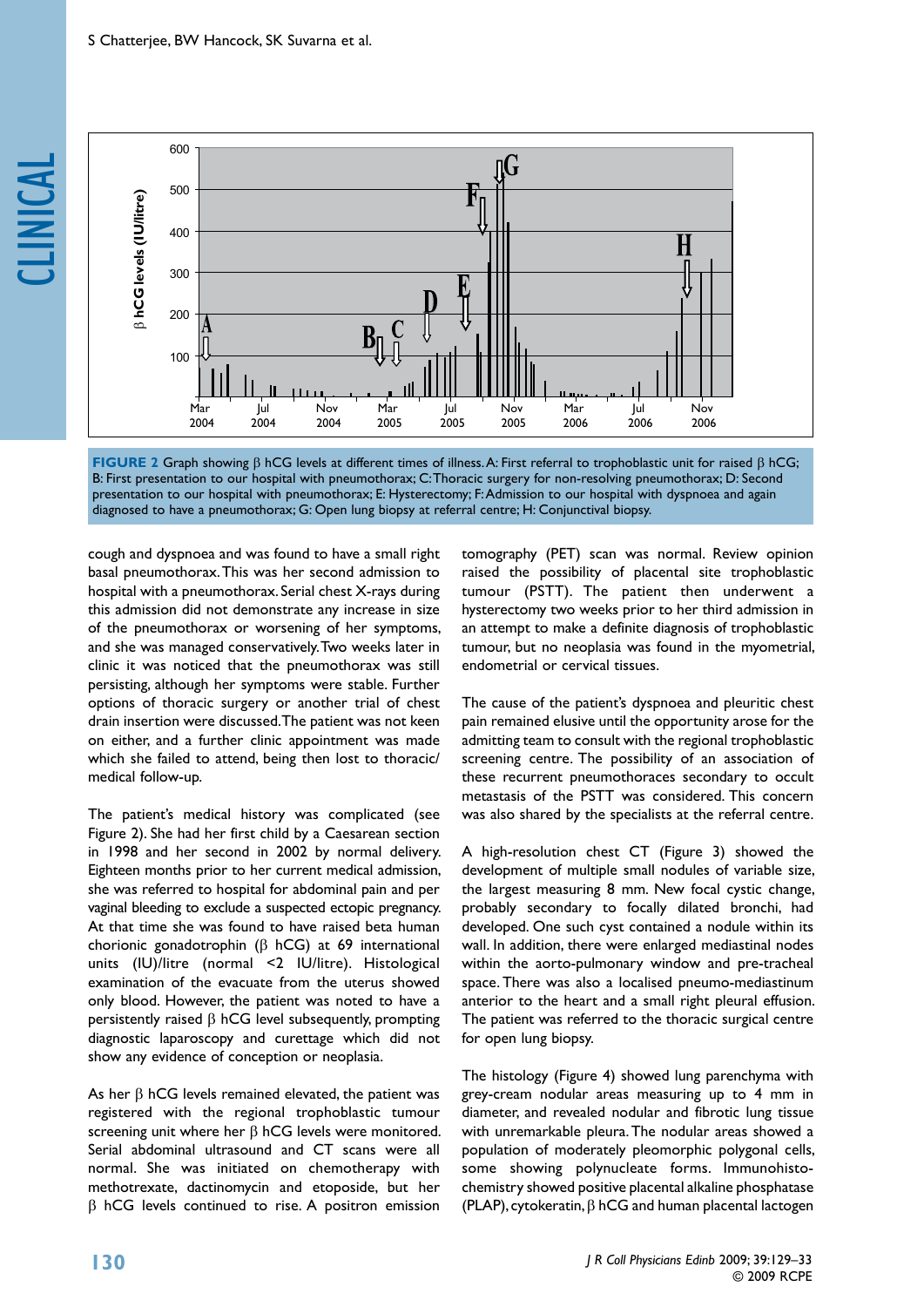(hPL) reactivity. A proliferation fraction of 50% was noted. Some of the features suggested a lymphangitic pattern of spread and the close association to endothelial surfaces was noted. The intervening lung parenchyma showed slight fibrosis, scattered iron laden macrophages and some oedema. The overall features were regarded as consistent with metastatic PSTT.

The patient underwent further chemotherapy (cyclophosphamide, etoposide, cisplatin) with stem cell rescue, but represented with a one-month history of a rapidly enlarging lump on the inner aspect of her lower eyelid. Lid eversion revealed a 7-mm diameter, fixed, pink, hemispherical, fleshy, vascular lesion present on the tarsal aspect of her lower lid, encroaching onto the lower lid margin (Figure 5). Prominent conjunctival feeder vessels were seen. No leukoplakia was present. The rest of the ophthalmological examination was unremarkable, with no pre-auricular lymphadenopathy being identified. An incision biopsy (Figure 5) revealed conjunctival tissue, the substantia propria of which contained a malignant neoplasm. This was composed of groups of polygonal, pleomorphic, eosinophilic to clear epithelioid cells alternating with zones of eosinophilic fibrinoid necrosis. Immunohistochemistry showed diffuse staining for cytokeratin, alpha inhibin and focal positivity for  $\beta$  hCG and hPL. The tumour was negative for melanoma and soft tissue tumour markers.

Unfortunately, despite all further therapy, the patient's condition progressed and she died nine months after presenting with the eyelid nodule.

# **Discussion**

Spontaneously occurring primary pneumothorax in the young is uncommon<sup>1</sup> but well documented as a complication of primary or secondary lung malignancy.

 $G$ estational trophoblastic disease<sup>2</sup> (GTD) includes hydatidiform mole, invasive mole and choriocarcinoma. However, one of the less common subtypes is PSTT; this is thought to be derived from intermediate trophoblast tissues. Placental site trophoblastic tumour accounts for 1% of all GTDs.<sup>3</sup> It usually affects premenopausal women in the third and fourth decade of life and generally presents a few months following pregnancy. In PSTT the intermediate trophoblast cells usually produce and secrete mainly human placental lactogen and scant amounts of  $\beta$  hCG.<sup>3</sup> Hence  $\beta$  hCG does not correlate well with the burden or malignant behaviour of PSTT. Although  $\beta$  hCG does not reflect the burden or malignant behaviour of PSTT, most relapses of PSTT are associated with a rise in serum  $\beta$  hCG level.<sup>3</sup> Human placental lactogen is very difficult to measure and most laboratories do not have these facilities. Thus,  $\beta$  hCG is still the best commonly available marker to follow disease and treatment course.<sup>4</sup>



**FIGURE 3 CT Scan of the thorax showing multiple small** nodules of varying size with new focal cystic change and some that have coalesced to form cystic bullae along with multiple arterio-venous malformations.



**FIGURE 4** Histology of the lung revealed pulmonary tissue with infiltrating PSTT adjacent to a vascular channel (original magnification x 200).



**FIGURE 5** Conjunctival biopsy revealed a pleomorphic tumour consistent with recurrent PSTT (original magnification x 400). Inset shows a macroscopic view of the biopsy site with feeder vasculature arrowed.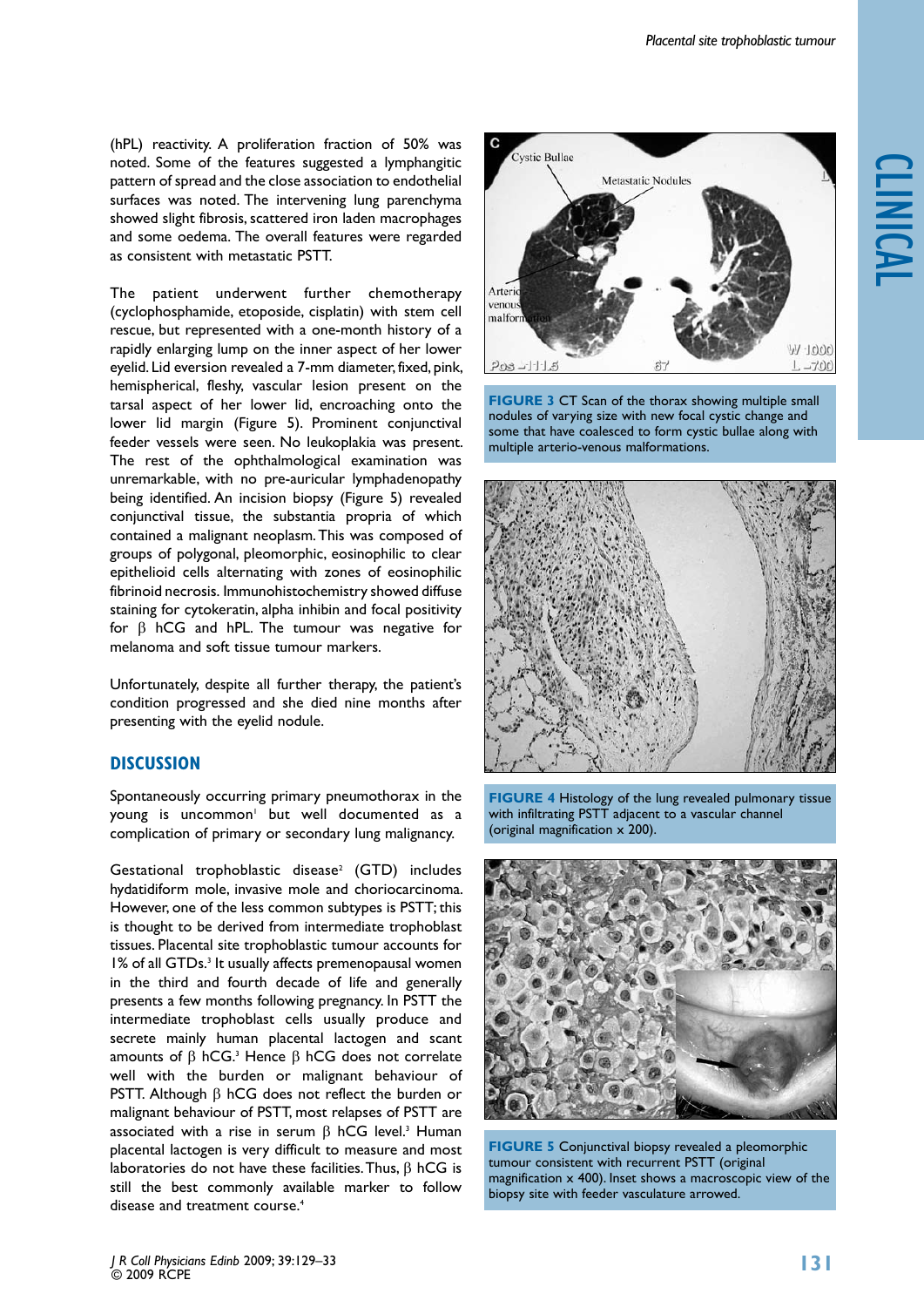# clinical

The majority of the patients have an indolent local disease course, but disseminated disease can occur with aggressive potential (particularly to brain and lung).<sup>5,6</sup> Since PSTT is less sensitive to chemotherapy than other forms of GTD and since most patients present with disease limited to the uterus, hysterectomy is the primary mode of therapy.<sup>7</sup> The role of adjuvant chemotherapy for disease localised to the uterus has not yet been established and remains controversial.8 In patients with disease extension beyond the uterus, adjuvant treatment with multi-drug chemotherapy is required.7 Further discussion regarding the various chemotherapeutic regimens is beyond the scope of this report. Patients with disease confined to the uterus usually have an excellent prognosis with survival rates of about 95%, whereas approximately 70% of patients presenting with disease extension beyond the uterus have progression of disease and die despite surgery and aggressive chemotherapy.4,7,8

Spontaneously occurring pneumothorax is a welldocumented complication of primary or secondary lung malignancy.9 Out of the malignancies associated with pneumothorax, uterine sarcomas are well recognised.10 In a review of 1,143 patients with spontaneous pneumothorax, only ten cases were attributed to lung metastasis<sup>11</sup> and five of these were secondary to metastatic sarcoma.<sup>11</sup> At the time of diagnosis, 31% of the patients had disease spread beyond the uterus, with the lung being the most common site of metastasis.12 Lung metastases may manifest as spontaneous pneumothorax, as in this case, even after chemotherapy.<sup>13</sup> Surgery may have a role for lung-limited disease,<sup>14</sup> although chemotherapy is the mainstay of treatment.<sup>15,16</sup> Late recurrence (more than one year) after primary treatment can occur rarely.17 PET scanning (not useful in this case) soon after hysterectomy may be beneficial in the quantitation of lung metastases.<sup>18</sup> There is some evidence of excess tumour cell transcription of *INSL4*, *BRM S1*, *KiSS-1* and *KiSS-1R* with regard to tumour invasion and metastases.<sup>19</sup> Pneumothorax is an unusual complication of these tumours<sup>20</sup> and, to the best of our knowledge, only a few such cases have been reported in the literature.<sup>13,21</sup>

There are several mechanisms that are involved in the pathogenesis of malignancy-related pneumothorax. The rupture of a subpleural malignant focus and consequent formation of a bronchopleural fistula have been implicated as one mechanism.9 Rapid lysis of tumour cells has been proposed as a mechanism in patients receiving chemotherapy.22 Partial bronchial obstruction by tumour causing obstructive emphysema and cystic bullae formation

and subsequent rupture is another postulated theory.<sup>10</sup> Multiple cystic bullae were seen on the CT scan (Figure 3). It is possible that the latter two were the mechanisms of pneumothorax in our patient.

In general, metastases to the eye usually have an affinity for the uvea<sup>23</sup> (choroid, ciliary body and iris) and orbit.<sup>24</sup> Metastatic deposits to the conjunctiva are very rare. In a previous study involving the review of 2,455 conjunctival lesions, only one was a conjunctival metastasis.25 In a second study examining ten patients with conjunctival metastases, the primary tumours were from the breast, lung, larynx and skin (melanoma), with one of indeterminate origin.<sup>26</sup> In all ten cases, the primary tumour had been diagnosed before the conjunctival presentation.26 Conjunctival metastasis can present several months after primary malignancy and can provide a clue to diffuse systemic disease.<sup>27,28</sup> Only rarely have conjunctival metastases been reported to be the initial presenting feature of a systemic malignancy.<sup>29</sup> Conjunctival metastases often present with a rapidly growing fixed fleshy nodule, with episcleral and conjunctival feeder vessels.26

While there is an established literature on carcinoma<sup>26</sup> and haematological malignancy<sup>30</sup> metastasising to the conjunctiva, this is the first demonstration of a malignant PSTT manifesting in the conjunctiva. Previous case reports have noted choriocarcinoma metastasising to the choroid and anterior chamber of the eye $31-33$  but not to the conjunctival compartment. In the series noted, the presence of a conjunctival metastasis was associated with a poor outcome.<sup>26</sup> In this case, the conjunctival metastasis occurred despite chemotherapy, suggesting the evolution/selection of a therapy-resistant and aggressive tumour subclone with a poor prognosis.

### **Conclusion**

This report illustrates the rare presentation of a metastatic PSTT with recurrent pneumothoraces and later with conjunctival metastases. Clinicians should keep in mind the rare causes of secondary pneumothoraces, particularly when the problem is recurrent. In such cases, a full understanding of all medical history is advisable when the cause of pneumothorax is unclear. The value of  $\beta$  hCG serology in PSTT has been discussed in some detail in this report. It has also been observed that resistance to chemotherapy and conjunctival metastasis is a guide to poor prognosis.